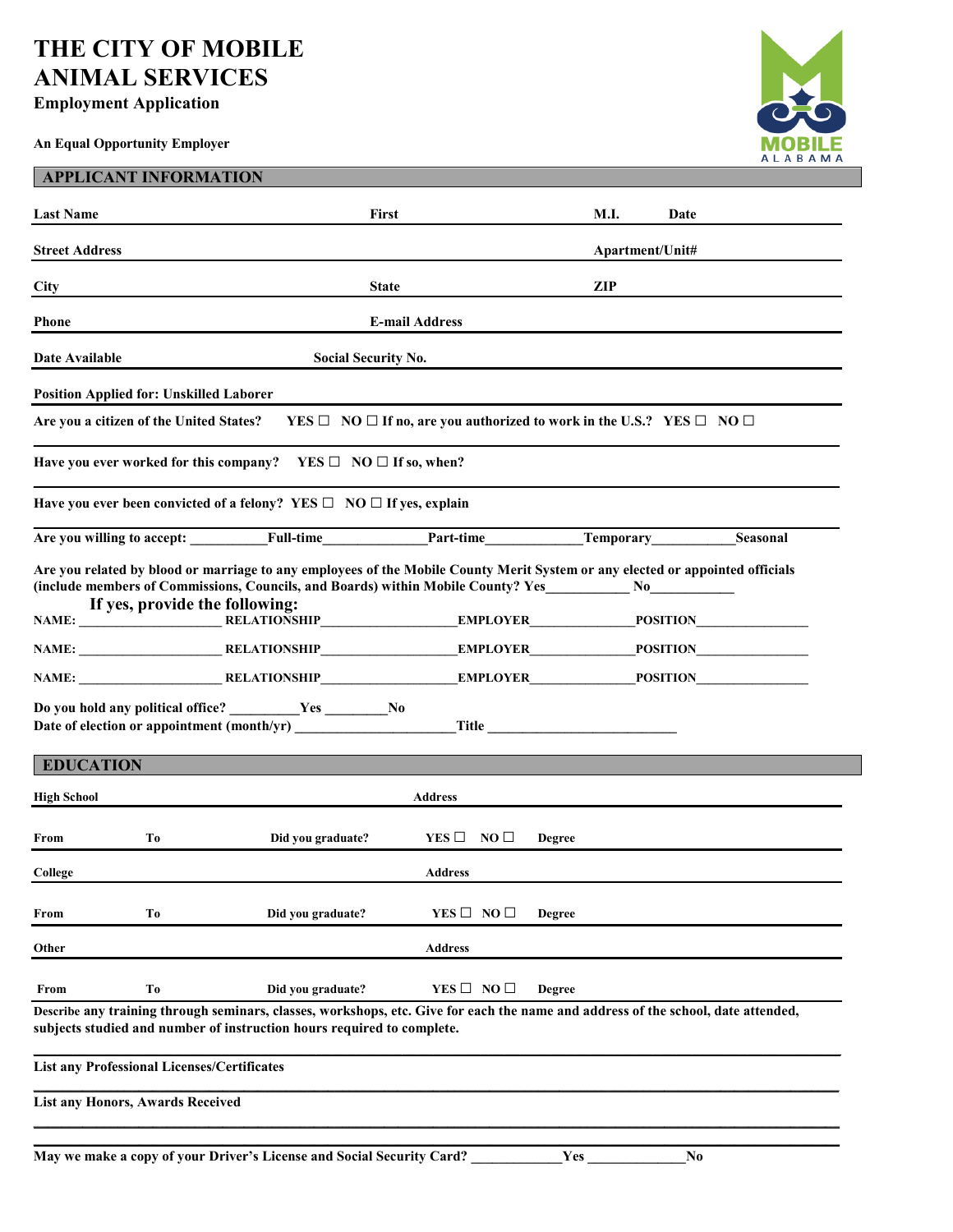|                                                                          | <b>EMPLOYMENT HISTORY</b>                        |                            |                          |  |  |
|--------------------------------------------------------------------------|--------------------------------------------------|----------------------------|--------------------------|--|--|
| Company                                                                  |                                                  | Phone                      |                          |  |  |
| <b>Address</b>                                                           |                                                  | Supervisor                 |                          |  |  |
| <b>Job Title</b>                                                         |                                                  | <b>Starting Salary \$</b>  | <b>Ending Salary \$</b>  |  |  |
| <b>Responsibilities</b>                                                  |                                                  |                            |                          |  |  |
| From                                                                     | T <sub>o</sub><br><b>Reason for Leaving</b>      |                            |                          |  |  |
|                                                                          | May we contact your current/previous supervisor? | YES $\square$ NO $\square$ |                          |  |  |
| Company                                                                  |                                                  | Phone                      |                          |  |  |
| <b>Address</b>                                                           |                                                  | Supervisor                 |                          |  |  |
| <b>Job Title</b>                                                         |                                                  | <b>Starting Salary \$</b>  | <b>Ending Salary \$</b>  |  |  |
| <b>Responsibilities</b>                                                  |                                                  |                            |                          |  |  |
| From                                                                     | T <sub>0</sub><br><b>Reason for Leaving</b>      |                            |                          |  |  |
| May we contact your previous supervisor?<br>$YES \Box NO \Box$           |                                                  |                            |                          |  |  |
| Company                                                                  | Phone                                            |                            |                          |  |  |
| <b>Address</b>                                                           |                                                  | Supervisor                 |                          |  |  |
| <b>Job Title</b>                                                         |                                                  | <b>Starting Salary \$</b>  | <b>Ending Salary \$</b>  |  |  |
| <b>Responsibilities</b>                                                  |                                                  |                            |                          |  |  |
| From                                                                     | T <sub>0</sub><br><b>Reason for Leaving</b>      |                            |                          |  |  |
| May we contact your current/previous supervisor?<br>YES $\Box$ NO $\Box$ |                                                  |                            |                          |  |  |
| Explain any gaps between employment below (include dates):               |                                                  |                            |                          |  |  |
|                                                                          |                                                  |                            |                          |  |  |
| <b>Branch</b>                                                            | <b>MILITARY SERVICE</b>                          |                            | T <sub>0</sub><br>From   |  |  |
|                                                                          |                                                  |                            |                          |  |  |
| <b>Rank at Discharge</b>                                                 |                                                  |                            | <b>Type of Discharge</b> |  |  |
| If other than honorable, explain                                         |                                                  |                            |                          |  |  |
|                                                                          | DISCLAIMER AND SIGNATURE                         |                            |                          |  |  |

**I certify that my answers are true and complete to the best of my knowledge.** 

**If this application leads to employment, I understand that false or misleading information in my application or interview may result in my release. I understand that eligibility will be subject to meeting suitable requirements regarding character and record of employment. I further understand that I will be required to pass a physical and medical examination if accepted for appointment.** 

**\_\_\_\_\_\_\_\_\_\_\_\_\_\_\_\_\_\_\_\_\_\_\_\_\_\_\_\_\_\_\_\_\_\_\_\_\_\_\_\_\_\_\_\_\_\_\_\_\_\_\_\_\_\_\_\_\_\_\_\_\_\_\_\_\_\_\_\_\_\_\_\_\_\_\_\_\_\_\_\_\_\_\_\_\_\_\_\_\_\_\_\_\_\_\_\_\_\_\_\_\_\_\_\_\_\_\_\_\_\_\_\_\_\_\_**

**\_\_\_\_\_\_\_\_\_\_\_\_\_\_\_\_\_\_\_\_\_\_\_\_\_\_\_\_\_\_\_\_\_\_\_\_\_\_\_\_\_\_\_\_\_\_\_\_\_\_\_\_\_\_\_\_\_\_\_\_\_\_\_\_\_\_\_\_\_\_\_\_\_\_\_\_\_\_\_\_\_\_\_\_\_\_\_\_\_\_\_\_\_\_\_\_\_\_\_\_\_\_\_\_\_\_\_\_\_\_\_\_\_\_\_**

| Signature | Date |
|-----------|------|
|           |      |